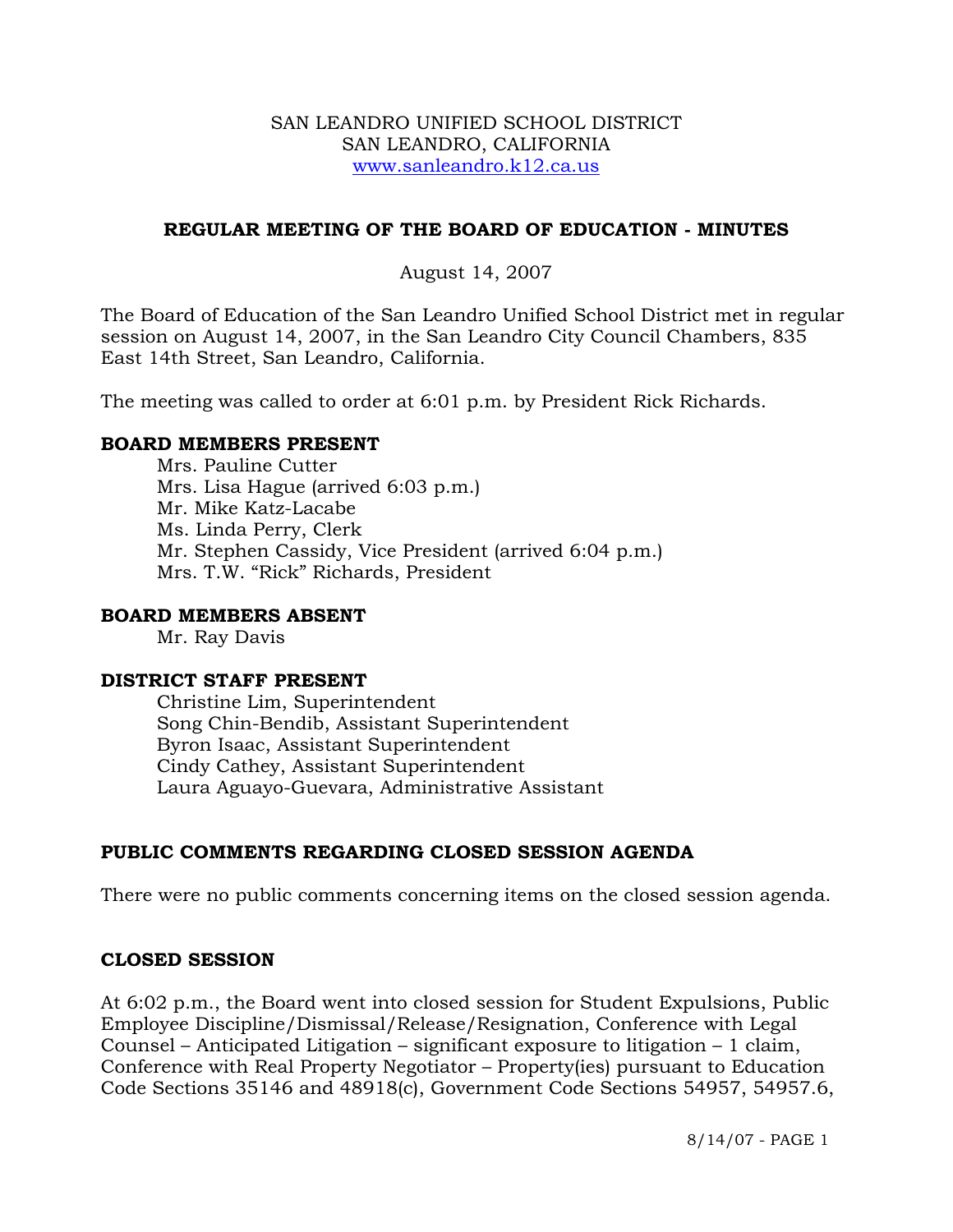54956.8, and 54956.9(b), and 54956.8. The closed session was adjourned at 6:58 p.m.

The Board returned to open session at 7:05.m. with the Pledge of Allegiance to the Flag led by San Leandro High School Principal Amy Furtado. President Richards said the Board had been in closed session and took the following action:

- On April 3, 2007, and on a motion made by Mr. Katz and seconded by Mrs. Cutter, the Board voted to reject Government Tort Claim No. 0403071 by a 6-0 vote. Trustee Davis was absent.
- On August 14, 2007, and on a motion made by Mr. Katz and seconded by Mrs. Cutter, the Board rejected Government Tort Claim No. 0814071 and potential litigation arising from the claim by a vote of 6-0. Trustee Davis was absent.

President Richards noted that Trustee Perry recused herself at 6:54 p.m. from one of the closed session discussions.

# **APPROVAL OF AGENDA**

On a motion made by Ms. Perry and seconded by Mr. Katz, the Board approved the agenda for the regular meeting of August 14, 2007, by a 6-0 vote. Trustee Davis was absent.

**REPORTS** Parks & Recreation Commission Report: Juan Manuel Martinez, San Leandro Unified School Representation updated the Board on the Parks & Recreation Commission including the Bancroft Field project which is within two weeks of completion.

#### **PRESENTATIONS**

\* San Leandro High School teacher, Ari Dolid, presented information regarding the Center for Leadership and Social Justice Academy (SJA). The SJA is made possible through a \$125,000 grant from the California State Department of Education Specialist Secondary Programs Division. The goals of the SJA are to: 1) value student diversity and empower students to make positive changes in their communities through service learning strategies; 2) meet and exceed state standards through rigorous curriculum; and 3) develop citizens who question and contribute and add to their community. In addition Mr. Dolid highlighted the course offerings, and program components including the service learning project component. He also shared a video regarding service learning, adding that the academy has partnered with local non-profits and will begin this fall with thirty-five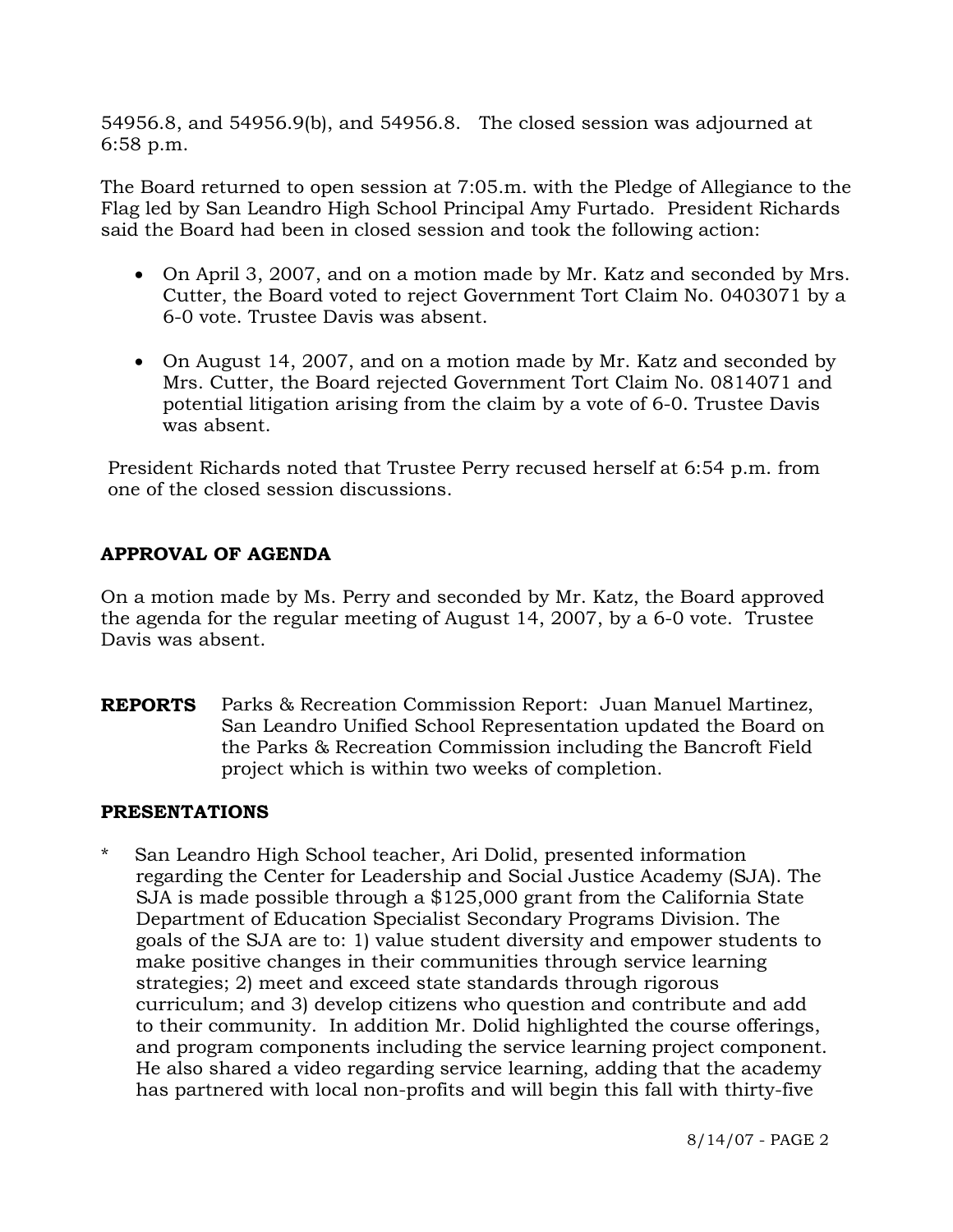students.

 Mrs. Cutter wondered how staff would guide students so that they remain focused on the realities of the issues, realize their limitations and parameters, and concentrate on real-world solutions where they can truly make a difference and see a change.

 Ms. Perry was very interested in this service learning program and asked Mr. Dolid to elaborate on the process. She looked forward to further presentations particularly focusing on youth developmental assets.

 Trustee Cassidy asked if the San Leandro Chamber was one of the groups participating in this program. Mr. Dolid said that he has an informal connection through the Chamber and attends the community business meetings. Trustee Cassidy also recommended that Mr. Dolid look into the Leadership program through the San Leandro Chamber, and was interested if there would be any interaction between the SJA and the present high school Leadership class. He was also concerned about any continuing on-going operational costs to maintain the academy that would need to be budgeted if and when the funding comes to an end.

 Trustee Richards thanked Mr. Dolid and his team for the wonderful program and was looking forward to seeing the outcome of the program.

\* Jan Nuño, principal of Garfield Elementary School, shared information regarding the work that staff has been doing as it relates to the implementation of their High Priority Schools Program grant. The presentation highlighted the extensive professional development that the staff is participating in through Dataworks, their state approved support provider and parent involvement and training.

 Mrs. Nuño reported that Garfield had received a second grant, Quality Education Investment Act (QEIA), in the amount of \$153,000 and highlighted the intended focus of the grant. Noting that schools have been given one year to prepare for the classroom space for QEIA, Mrs. Nuño reported that Garfield would be making use of a room previously occupied by the Adult School.

Mr. Cassidy wondered if class-size reduction in the 4<sup>th</sup> and 5<sup>th</sup> grades has made it difficult to secure classroom availability and if the summer vacation scheduled had impacted Garfield's achievement gap.

 Mr. Katz was very interested in seeing how well this program improves the learning experience and achievement for the students at the site, and if there are significant improvements, he would like to see how we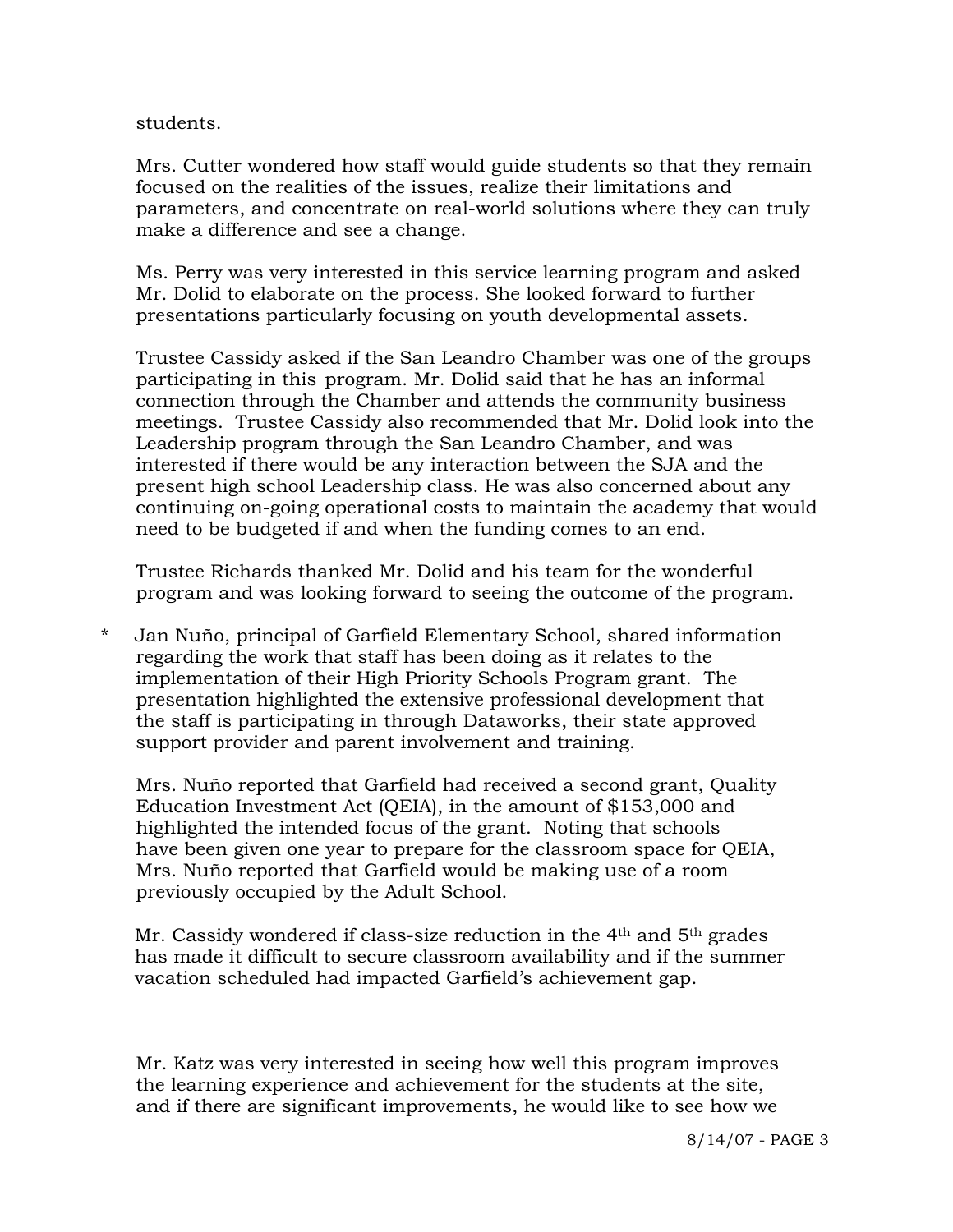could extend this throughout the District.

The Board thanked Mrs. Nuño for her leadership.

Kurt Weidmann, an accredited professional with Leadership in Energy and Environmental Design (LEED) from Harris & Associates, delivered a short presentation on the Collaborative for High Performance Schools (CHPS). He explained that CHPS was the sustainable building program, or "Green" building program, for schools in the State of California. The mission of CHPS is to improve the quality of education for school children through facilitating the design and construction of learning environments that are resource and energy efficient, healthy, comfortable, and improve the indoor and outdoor environment, making it beneficial to the District.

Additional questions raised by the Board focused on solar panels on the new building and possibly partnering with third party companies to defray the cost to the District, the ventilation system, and whether or not CHPS standards addressed the environmental issues with regards to the construction materials used to construct the buildings.

# **PUBLIC TESTIMONY ON NON-AGENDA ITEMS**

• Morgan Mack-Rose commented that while researching LEED and the CHPS program for Washington Elementary school, she discovered that the program not only applies to new construction but to existing construction as well. In addition to reporting that one school is piloting the use of paper trays, she also suggested some other environmentally friendly and economical alternatives, or other alternatives beneficial to the environment that the District might consider such as hand dryers and motion sensitive light switch controls in bathrooms, and installation of platinum certificated LDD carpeting. Ms. Mack-Rose raised a concern with regards to food scraping and asked District staff to review the contract with Waste Management, as this area is not included in their services, unlike Alameda County Industries.

**PUBLIC HEARING**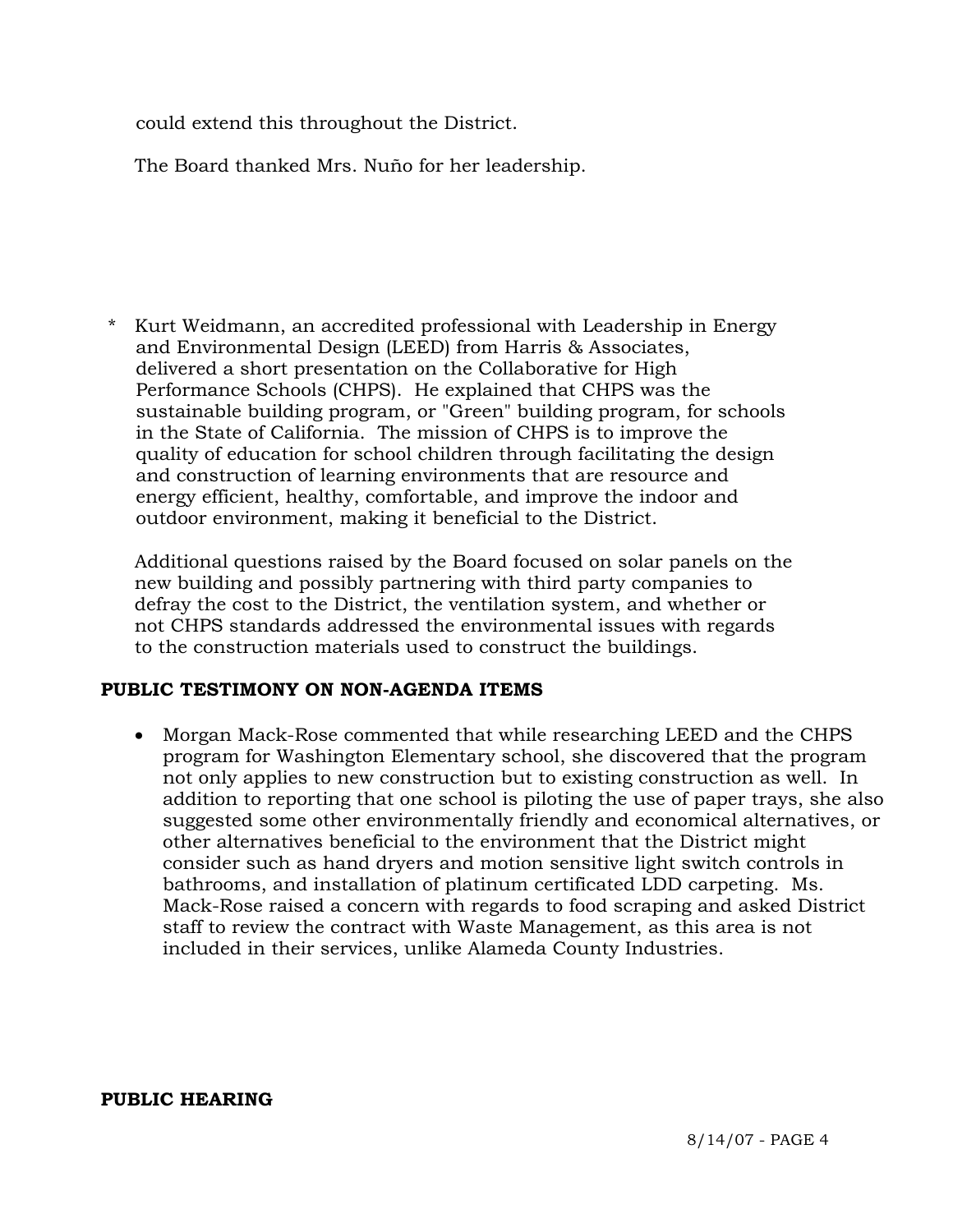Prior to the public hearing, Trustee Perry explained that as a neighbor of this project she could not participate in any of the real estate transactions. Therefore, she recused herself from participating in the public hearing process.

A public hearing was held regarding the Mitigated Negative Declaration for the PG&E Lot at San Leandro High School.

On a motion made by Mr. Katz and seconded by Ms. Cutter, the Board opened the public hearing regarding the Mitigated Negative Declaration for the PG&E Lot at San Leandro High School by a 5-0 vote. Trustee Davis was absent and Trustee Perry recused herself.

# **PUBLIC COMMENTS**

- Emmett Cadigah addressed the Board regarding a letter that he had sent to the Board regarding the high school parking lot and the PG&E lot on Bancroft. He reported that the hours of operation, lights, set back, design, the fence, and the impact to the value of the homes were areas of concern voiced by the neighbors.
- Brad Gardiner expressed his concern regarding Wake Ave. After careful review of the Mitigated Negative Declaration he noted that there were no plans to open Wake Ave, and urged the Board to keep the street closed and adopt the Mitigated Negative Declaration as originally submitted.

On a motion made by Ms. Hague and seconded by Ms. Cutter, the Board closed the public hearing regarding the Mitigated Negative Declaration for the PG&E Lot at San Leandro High School by a 5-0 vote. Trustee Davis was absent and Trustee Perry recused herself.

# **CONFERENCE**

These items are submitted for advance planning and to assist the Board in establishing future agenda items. The Board may, however, take action on the following:

Business Operations

4.1-CF Resolution #07-32 to Accept Mitigated Negative Declaration for the PG&E Lot

> The Board discussed and considered adopting Resolution #07-32 to accept the Mitigated Negative Declaration for the PG&E Parking Lot on Bancroft Avenue.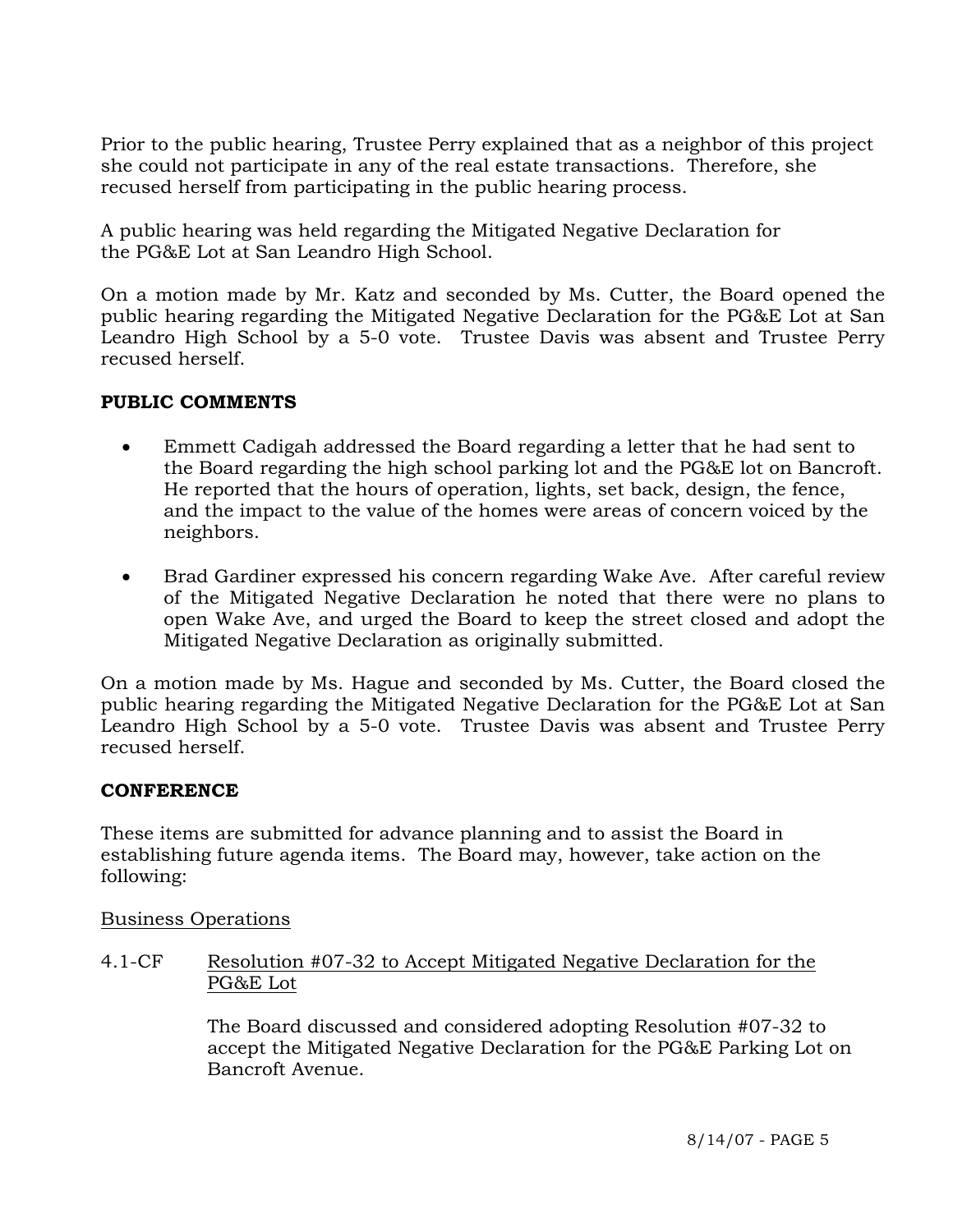Mr. Cassidy hoped that the parking lot would not only benefit the neighborhood by redirecting parking from 136th Avenue and other public streets, but to the school as well. By shifting cars from several locations to a centrally located area on the campus, it would solve some parking issues and transform San Leandro High School into a facility that would make the District and community proud.

Trustee Katz agreed with Mr. Cadigah, and suggested encouraging alternative forms of transportation by students to campus including making parking on the campus a privilege. He felt that parking was a necessary part of the plan that would free up space for the Arts Education Center.

Mrs. Cutter addressed some of the issues raised by the neighbors. She explained that the parking lot is designed to discourage off campus parking by students on 136th Avenue. It will house approximately 302 vehicles, it will remain open until 10 p.m., and Wake Avenue will remain closed to through traffic. She reiterated that decisions made by the Board are not only based on all the voices heard on an issue, but also what is in the best interest of the entire community.

On a motion made by Mr. Richards and seconded by Mr, Cassidy, the Board adopted Resolution #07-32, to accept the Mitigated Negative Declaration for the PG&E Lot by a 5-0 vote. Trustee Davis was absent. Trustee Perry recused herself from the vote.

Following the vote, Trustee Perry returned to the Board panel.

# **REPORTS**

- 1) Correspondence Clerk Perry reported receipt of the following emails between July 27 through August 14, from Roxanne Ansolahehere regarding Administrative Position at the High School; from Margarita Lacabe regarding the Screening of Daddy and Papa and Both Moms' Names are Judy; and from Dan Martin regarding HSEE high school exit exam lawsuit.
- 2) Superintendent's Report Superintendent Lim provided the following report:
	- The Steering Committee had one of their two meetings which was well attended. Of the nine schemes presented, the committee selected one that will be brought to the August 22 meeting for final "tweaking" and review. Ms. Lim thanked the Steering Committee Chair Amy Furtado, Cindy Cathey, 9th grade lead, Song Chin-Bendib, Mike Murphy and Robin Michel for all of their work, adding that the City and union leadership were present and everyone came together in a very supportive and collaborative way.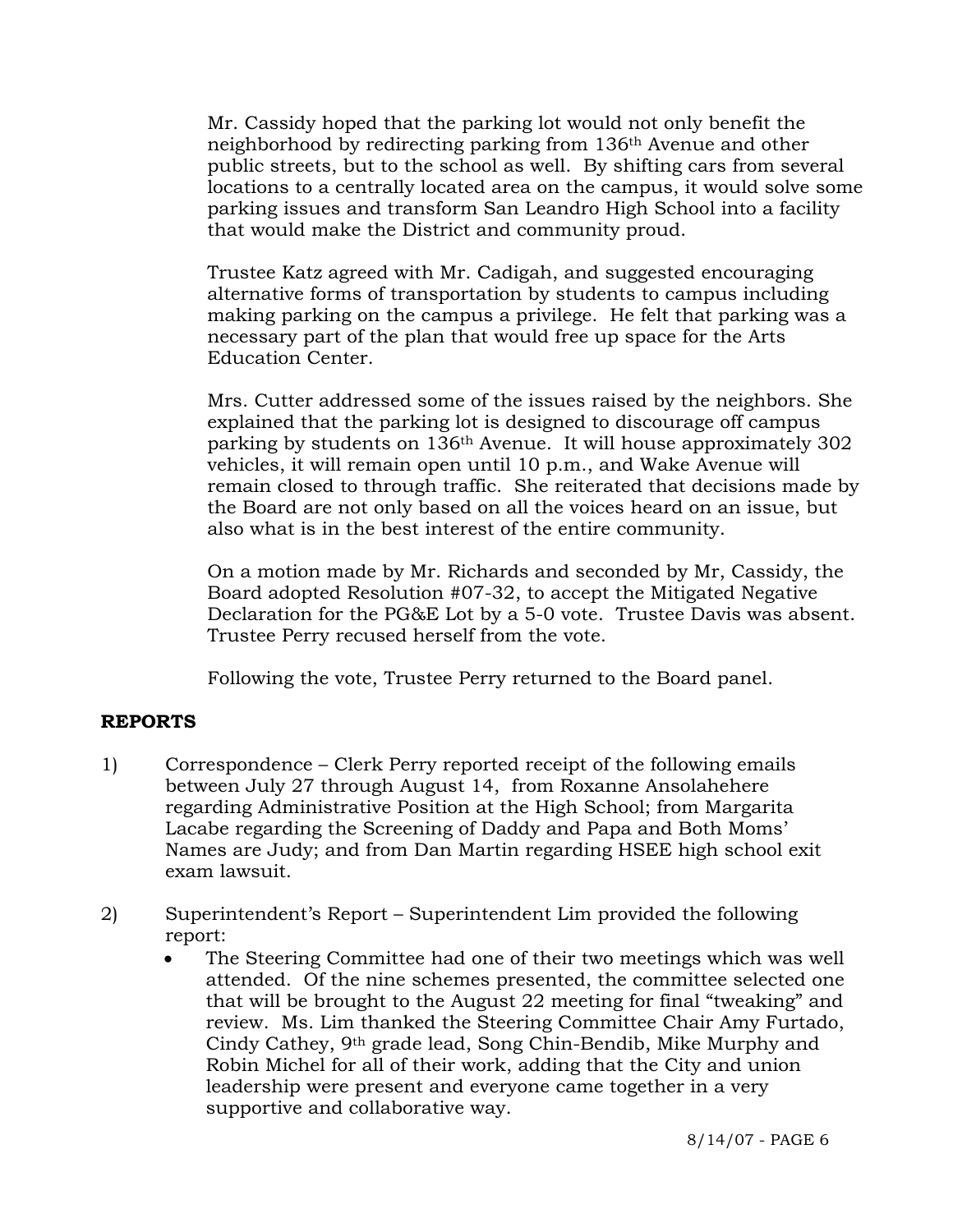- Parents will have an opportunity to preview the Elementary Safe School Poster on Thursday August 23, 5:30-6:30 p.m., at the District Office. Elementary principals will be available to answer any questions or concerns.
- The first principals' meeting of school year was today. Everyone was excited and pleased that there is a principal at every school, and is looking forward to the 2007-08 school year.
- Staff Development Opening Day will be Monday, August 27 at San Leandro High School. The day will begin with a breakfast at 8 p.m., with the program beginning at 8:30 a.m. in the gym. She extended an invitation to the Board.
- 3) Board Representatives' Reports
	- Eden Area Regional Occupational Program Trustee Richards reported that the Council met on August 2 and did a course review on the cosmetology manicuring programs. They discussed the allocation of ADA and reviewed the new organizational chart being proposed by Dr. Fuji. They also looked at the CSBA government standards recently adopted by the Council. They are also considering a self-evaluation process, which has never been done, and have been looking at various models, from Castro Valley Unified, CSBA, and San Leandro Unified, to see which one is appropriate for the ROP Council. Trustee Richards provided Superintendent Lim with copies of the ADA, the organizational chart and various self evaluation forms.

# **CONSENT ITEMS**

# **PUBLIC COMMENT**

• Billy Campbell noted the following spelling error in 3.1-C, Acceptance of Donations: The \$100 donation for the Class of 2008 is from Joe Spinola, not Joel Spinhola.

Mrs. Cutter asked that Consent Items 3.5-C, Memorandum of Understanding (MOU) with Girl Scouts of the San Francisco Bay Area; 3.6-C, Washington Elementary Child Care Memorandum of Understanding (MOU); and 3.7-C, Resolution for San Francisco Foundation Grant Proposal be pulled.

Mr. Cassidy requested that 1.2-C, Approval of Board Minutes – July 11, 2007, be pulled.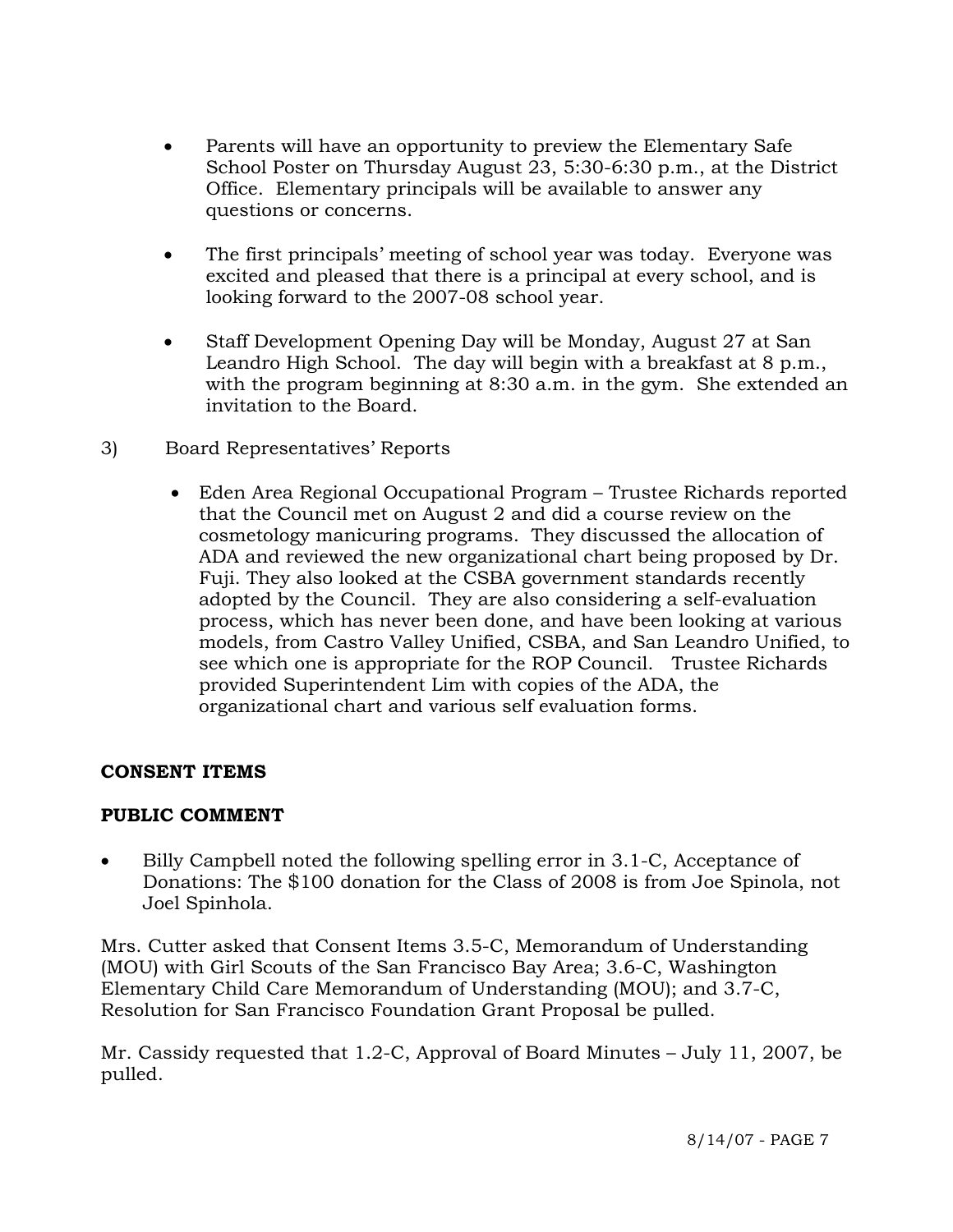Mr. Richards requested that 5.6-C, Resolution #07-34 to Perform Emergency Dry Rot Repair Work at Garfield, Monroe, McKinley and Washington Elementary Schools be pulled.

## General Services

1.1-C Approval of Board Minutes – July 9, 2007

Human Resources

2.1-C Acceptance of Personnel Report

#### Educational Services

- 3.1-C Acceptance of Donations
- 3.2-C Approval or recommendation for Continuation of Expulsion for Students who have left the District (Unable to Verify Success Of Expulsion)
- 3.3-C Approval of recommendation for Termination of Expulsion for Students who are eligible to return to a comprehensive program.
- 3.4-C Approval of recommendation for Continuation of Expulsion for students who have not successfully met the conditions of expulsion

#### Business Operations

- 4.1-C Resolution #07-33 to Declare Certain Equipment Surplus and/or Obsolete.
- 4.2-C Agreement for Data Processing Services and System Support (Escape Software)

# Facilities and Construction

- 5.1-C Notice of Completion Jefferson Classroom Casework
- 5.2-C Notice of Completion Adult School Phase I Building
- 5.3-C Notice of Completion Adult School Phase I Site Work
- 5.4-C Notice of Completion Adult School Phase II Building
- 5.5-C Notice of Completion Adult School Phase II Site Work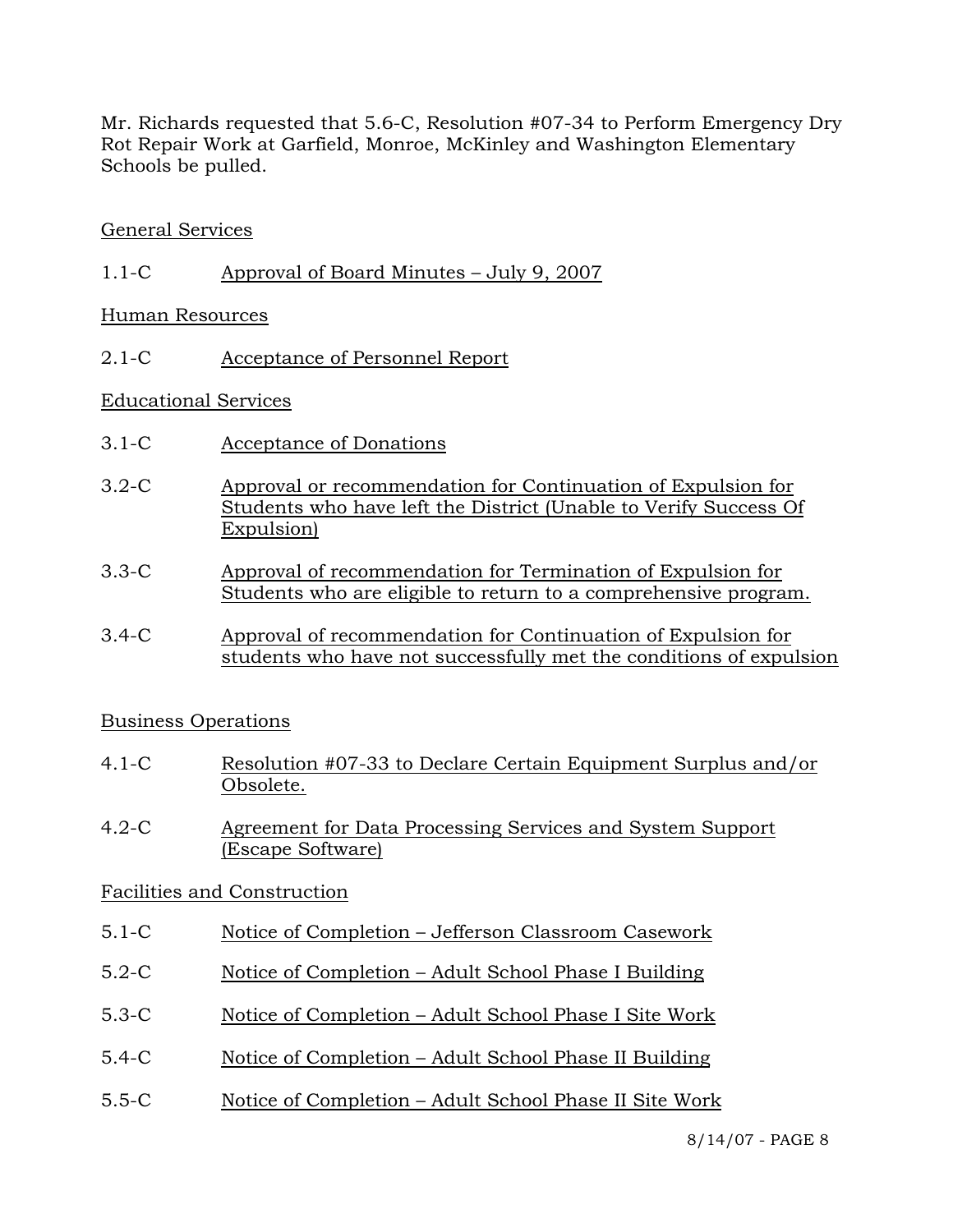- 5.7-C Bid Package #07-02 Change Order #1 for the Garfield and Monroe Elementary Schools Roofing Replacement Project
- 5.8-C Bid Package #07-04 Change Order #1 for the McKinley, Roosevelt and Washington Re-Roofing Project

On a motion made by Mr. Katz and seconded by Ms. Perry, the Board approved the remaining consent items by a vote 6-0. Trustee Davis was absent.

## General Services

1.2-C Approval of Board Minutes – July 11, 2007

Trustee Cassidy asked that the last three sentences under the first bullet point under Board Member Comments on page 7 be edited to read *"He asked for Board consensus to have this agendized for further discussion, which was not received".*

On a motion made by Ms. Perry and seconded by Mr. Cassidy, the Board approved the minutes of the July 11, 2007, Board meeting, as amended, by a vote 6-0. Trustee Davis was absent.

#### Educational Services

# 3.5-C Memorandum of Understanding (MOU) with Girl Scouts of the San Francisco Bay Area

Ms. Cutter provided additional clarification and concern to the following numbered points on page 21 of the Board packet regarding employment of staff, program support from the District, and services as outlined in the MOU:

- 2.1.1 Daily supervision of enrichment class participants before and after each class and 2.1.4 - Adequate space for the number of participants attending at each site. She was told that there was a capped number and that spacing had already been addressed.
- 2.l.5 Daily custodial services for space and/or classroom used by the program. Mrs. Cutter explained that because ASES does not provide funding to reimburse the District for custodial services, it is important to keep in mind the impact to those services when increasing school site programs. She wondered if there was a way that part of the grant could pay or subsidize extended hours for custodial services.

Responding to Mrs. Hague with regards to the ASES program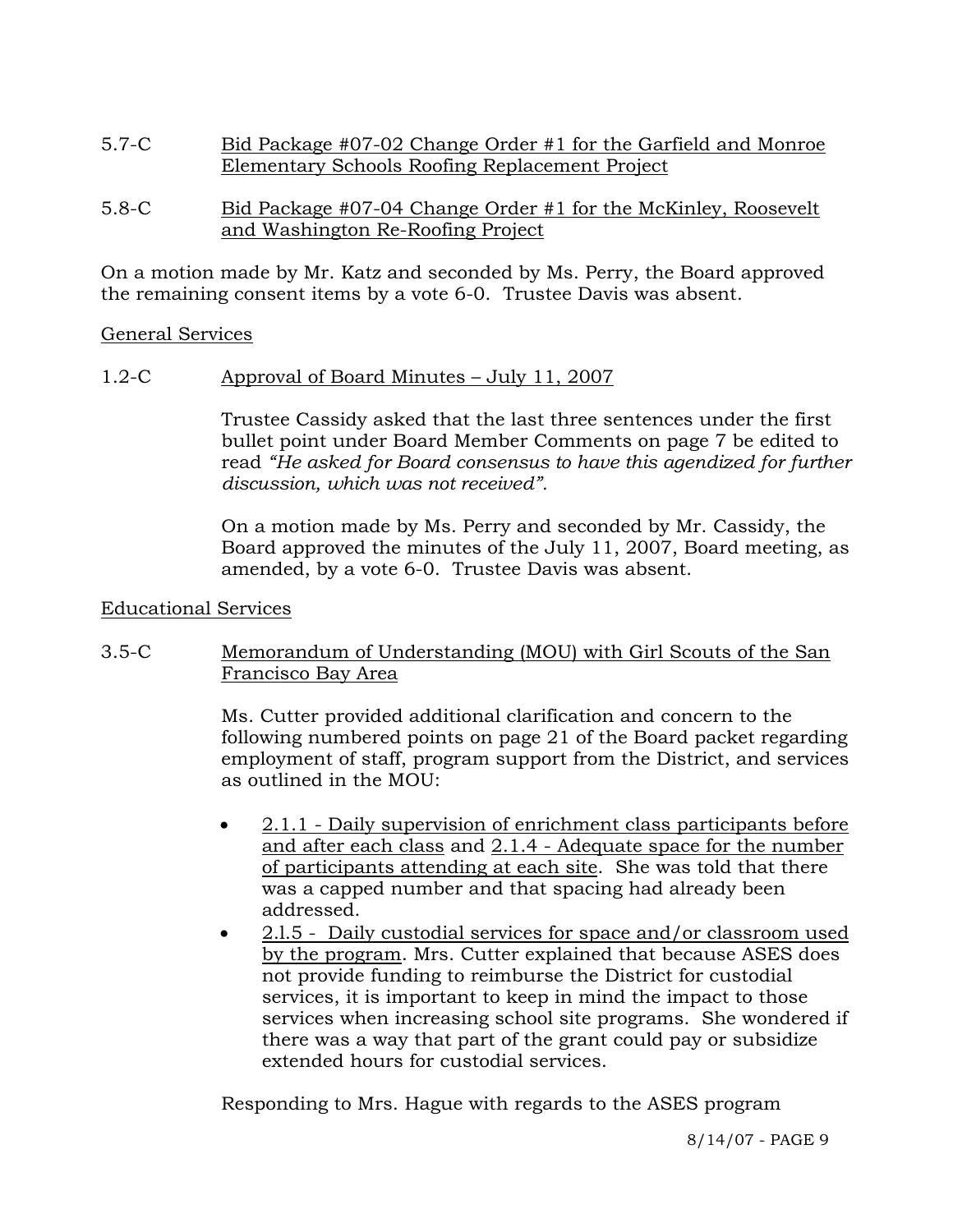schedule, Assistant Superintendent Cathey explained that the program is broken down into six week sessions, serving seven sites simultaneously or by rotation throughout the year, depending upon student interest. It is the goal of the District that ASES will provide a variety of enrichment experiences and offer choices to students that they may not traditionally have, making it interesting and appealing to a lot of different students.

On a motion made by Ms. Cutter and seconded by Mr. Katz, the Board approved the consent item 3.5-C by a vote 6-0. Trustee Davis was absent.

## 3.6-C Washington Elementary Child Care Memorandum of Understanding (MOU)

Ms. Cutter was also concerned about the continued encroachment to the District for custodial services as we increase space usage at our sites and not charge a fee to the organization. She would like staff to address this issue.

Superintendent Lim stated that one of the conditions of the MOU is that the District must provide a space, adding that the principal had indicated to her that the space being considered had (at one time) been used for a pre-school, as well as a classroom and had received custodial services. Due to low-enrollment, it is currently not in use.

Ms. Perry understood that the classroom would be jointly used by child care and ASES program and wondered how fees for custodial services could be determined.

Ms. Cutter asked that the District be mindful and continue to monitor the services being provided.

On a motion made by Ms. Cutter and seconded by Ms. Hague, the Board approved the consent item 3.6-C by a vote 6-0. Trustee Davis was absent.

#### 3.7-C Resolution for San Francisco Foundation Grant Proposal

Ms. Cutter was concerned that the amount the District expected to receive would not cover the areas being proposed.

Superintendent Lim explained that three of the five proposals were already being addressed by the District, and that the grant would provide supplemental funds to

• Develop a response on the District's equity work, with a DVD, that provides background information and context for new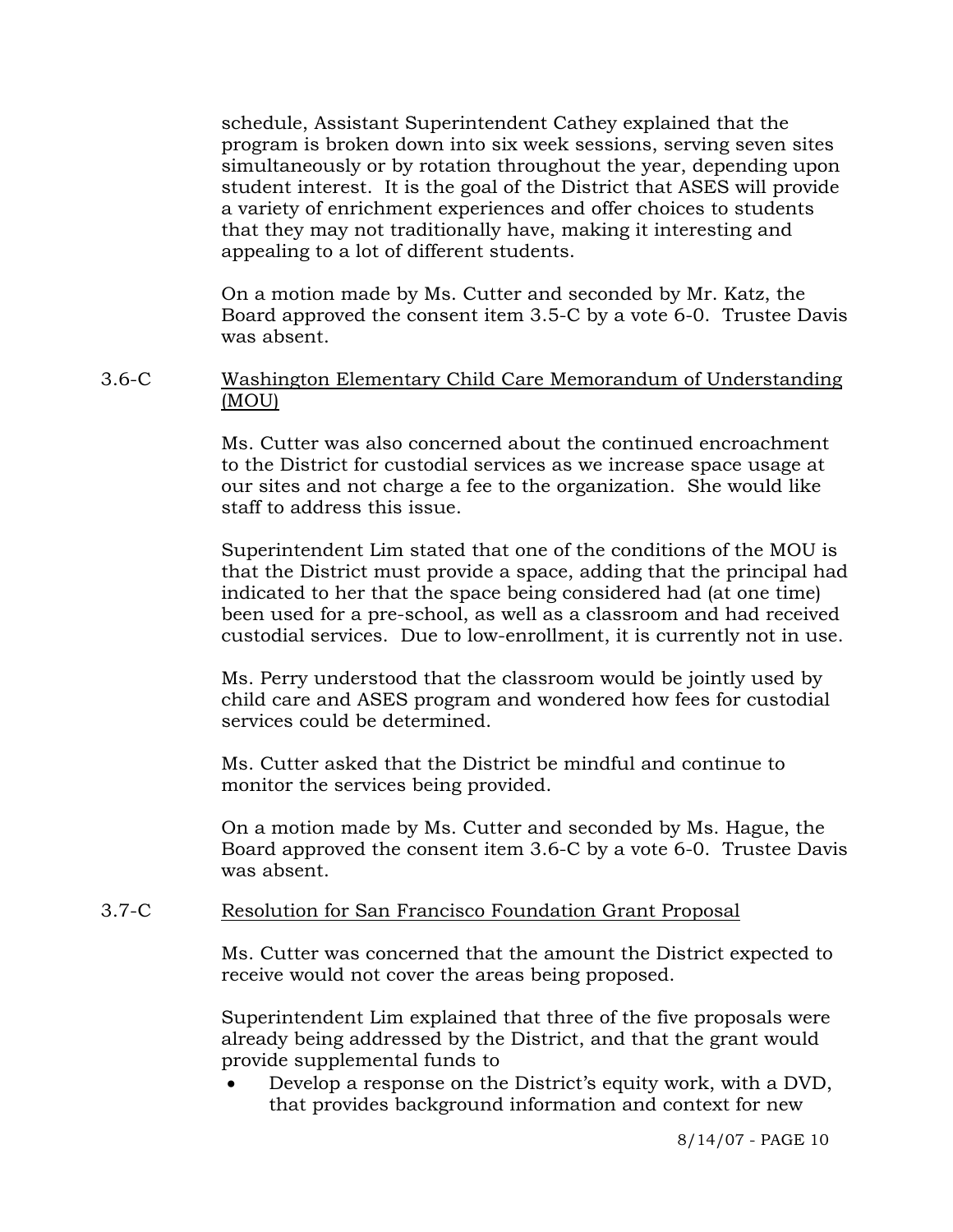administrators and teachers who join the District for use as a training tool, and

• Create a traveling photo gallery that depicts the racial beauty of the District's divers student body and families, which will be used for recruitment fairs, community forums and trainings around race and closing the gaps.

Ms. Lim noted a discrepancy in the amount of the grant award indicated in the backup information, and explained that the District was told that the original application was for \$25,000; however when the District was invited to submit a proposal, it was learned that \$20,000 was the maximum.

On a motion made by Ms. Cutter and seconded by Ms. Perry, the Board approved the consent item 3.7-C by a vote 6-0. Trustee Davis was absent.

# 5.6-C Resolution #07-34 to Perform Emergency Dry Rot Repair Work at Garfield, Monroe, McKinley and Washington Elementary Schools

Mr. Richards understood that this Resolution required an unanimous seven-member vote, and since Trustee Davis was absent, he asked the Superintendent for clarification.

Superintendent Lim stated the legal counsel confirmed that action on this resolution required a unanimous vote by all seven board members. Noting that because this was not time sensitive, it could be postponed until the next meeting.

Mr. Richards further explained that dry-rot damage was unexpectedly discovered during the roofing replacement at the four elementary schools. Due to the need to complete this project during the summer it qualified the change order as an "Emergency" and required a unanimous vote.

As this project would be funded by Measure B funds, Mr. Cassidy would like to receive an update showing anticipated and actual expenditures within each category for Measure B, including the roofing project expenditures, since the majority of work is expected to be completed by September.

Responding to Ms. Perry, staff confirmed that the District had received close to \$1 million of funding through the state's Emergency Repair Grant and it had been deposited in the Alameda County treasury account.

Mr. Cassidy asked, and the Superintendent agreed, that this information could be shared with the public.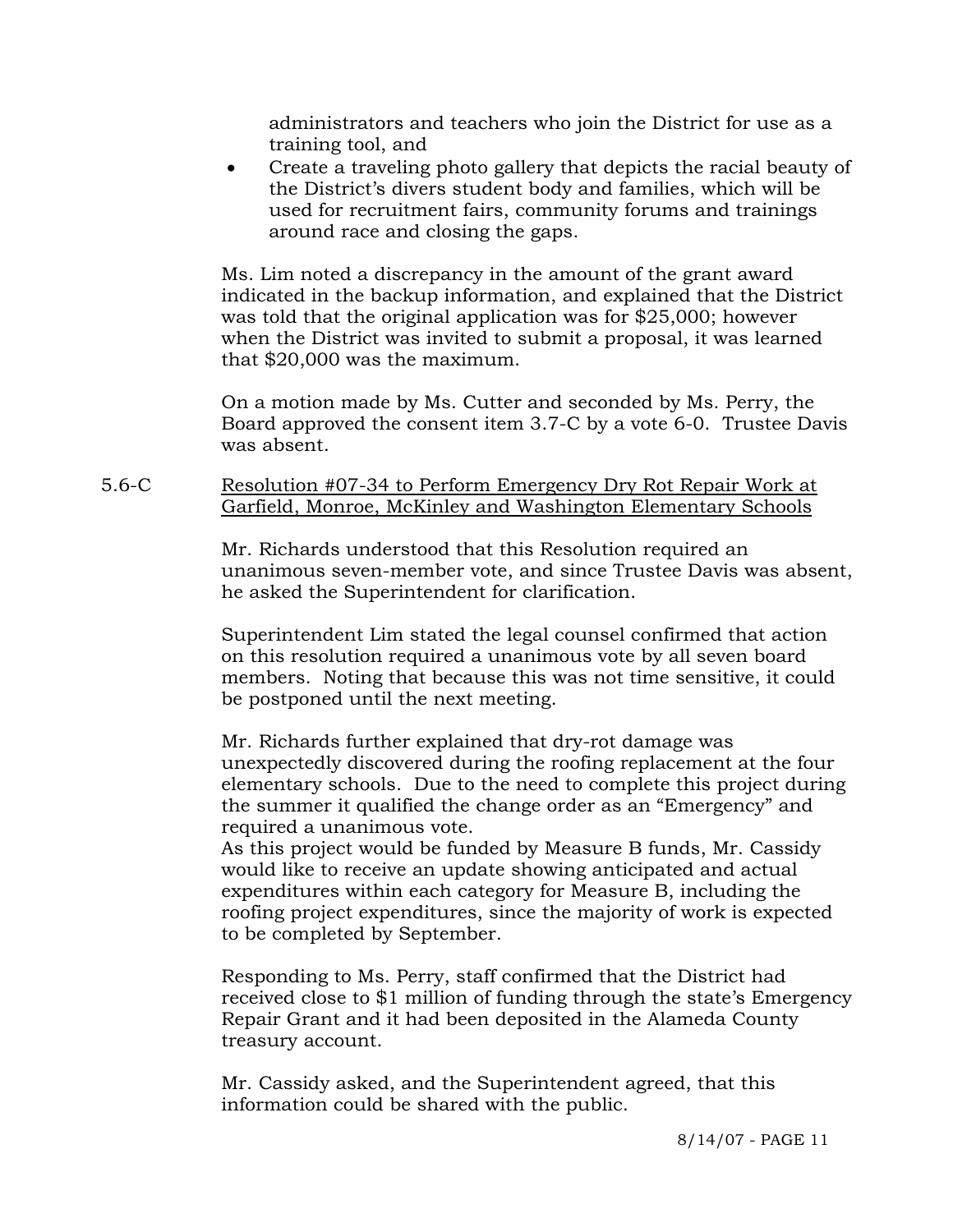On a motion made by Mr. Richards and seconded by Ms. Cutter, the Board moved to table Resolution #07-34 to Perform Emergency Dry Rot Repair Work at Garfield, Monroe, McKinley and Washington Elementary Schools to the next meeting that is scheduled for August 27, 2007, by a vote 6-0. Trustee Davis was absent.

## **ADDITIONAL SUGGESTIONS AND COMMENTS FROM BOARD MEMBERS**

• Mr. Cassidy addressed curb side appeal and asked the Superintendent to forward his suggestions, such as touch up work at the entrances of the schools, to the maintenance department.

 He asked if the District would be responding to a recent critical letter that appeared in the San Leandro Times with respect to the District. It was noted that Amy Furtado would be responding in the Letters the Editor in the paper's next issue.

 Mr. Cassidy asked about the timeline for the Board to receive a copy of the grants. The Superintendent stated grants are part of her goals, and because her evaluation is confidential, the list of grants would be submitted separately.

 He asked if the Superintendent's letter was given to incoming parents at Garfield and if all District parents could expect a letter from the Superintendent welcoming them back to school. The Superintendent said that Garfield parents received a letter that was included in the handbook, and that currently she was working on a letter to staff.

 Mr. Cassidy stressed the importance of keeping the community informed, particularly with regards to Measure B, and urged the Board to consider the most cost effective ways to promote "what's new and exiting in our schools". Superintendent Lim stated that her August article in the San Leandro Times reflected on a successful school year, and highlighted the District's accomplishments

 Mr. Cassidy suggested that the District might consider creating a document, focusing on financial issues, using the "Budget in Brief" that was created in 2004-05 school year as a model, for internal stakeholders and our parent community. He suggested that the Communication Committee consider discussing this at their next meeting.

 He was also concerned about construction site signage for the Bancroft Field project as well as suggesting that once the 9<sup>th</sup> grade campus design is agreed upon, a large sign should be placed at the site. Superintendent Lim stated that the City was the construction manager of the Bancroft Field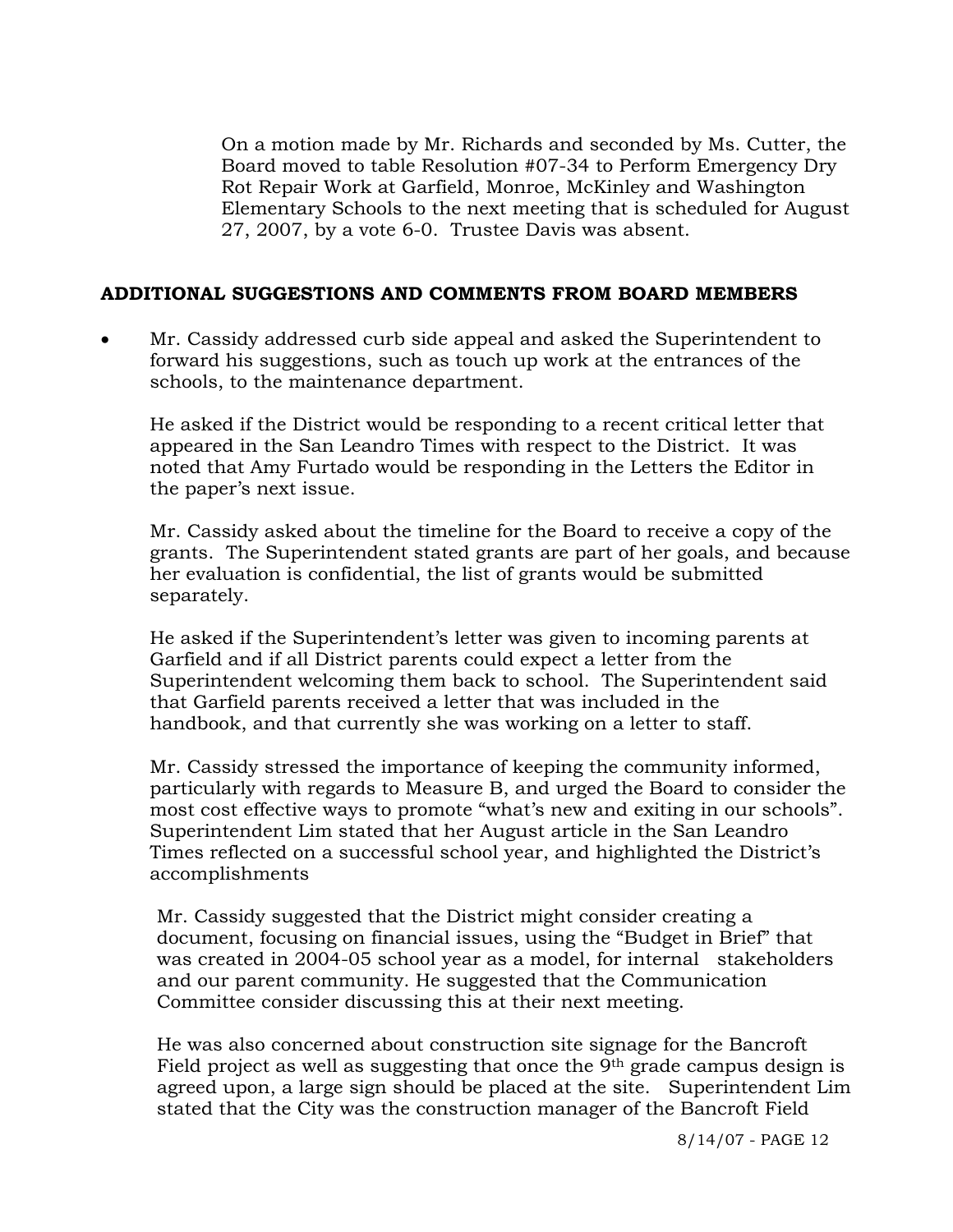project and a sign would most likely not be posted; however, A "Thank you Measure B" sign had been posted at each site.

He asked for an update on the status of the block schedule criteria. Assistant Superintendent Cindy Cathy reported that the District met with SLTA representatives last week, and they would be forwarding names of those who would be meeting with staff sometime in September to determine the criteria, which must be mutually agreed upon by both sides.

 Mr. Cassidy would like to discuss the naming of the 9th grade campus. Mr. Richards advised him that this item had been referred to the Policy Committee to revisit the policy and make a proposal as to how to proceed.

 Mr. Cassidy noted that he had picked up a pamphlet at the Hayward Unified District office, which he passed on to the Superintendent, on a Mandarin/English dual immersion program that will be implemented at one of their schools this year, prompting him to think about foreign language instruction in the District. He would like to have an analysis of the best approach to incorporate additional language instruction in the District, noting that he would like to see Mandarin taught at the high school. He asked for Board consensus to have the Curriculum Committee consider discussing this topic. It was the consensus of the Board that staff would initially meet with the high school administration to determine if there was any interest in expanding the foreign language choices, specifically Mandarin, at the high school.

 Mr. Cassidy would like solar panels to be part of the planning process discussion for the 9th grade campus.

 Mr. Cassidy will not be available for a Board retreat on the last weekend of September, but will provide comments on possible topics to the Superintendent.

 Mr. Cassidy articulated the need for the District to consider a parcel tax in 2008, noting that Trustee Katz had expressed similar views at the joint School Board/City Council meeting. He encouraged the Board to make their views known for the record.

 Mr. Cassidy informed the Board that he has prepared a letter voicing his view with regards to the District not being divided into Trustee areas, and the fact that the Board has continually refused to discuss this at a Board meeting. He plans on speaking out publicly about this and would like the Board to reconsider discussing this at a Board meeting.

• Ms. Perry attended Supervisor Alice Lai-Bitker's multi-racial and multiculture presentation at the San Leandro Community Library. Participants viewed a video focusing on middle schools which can be used for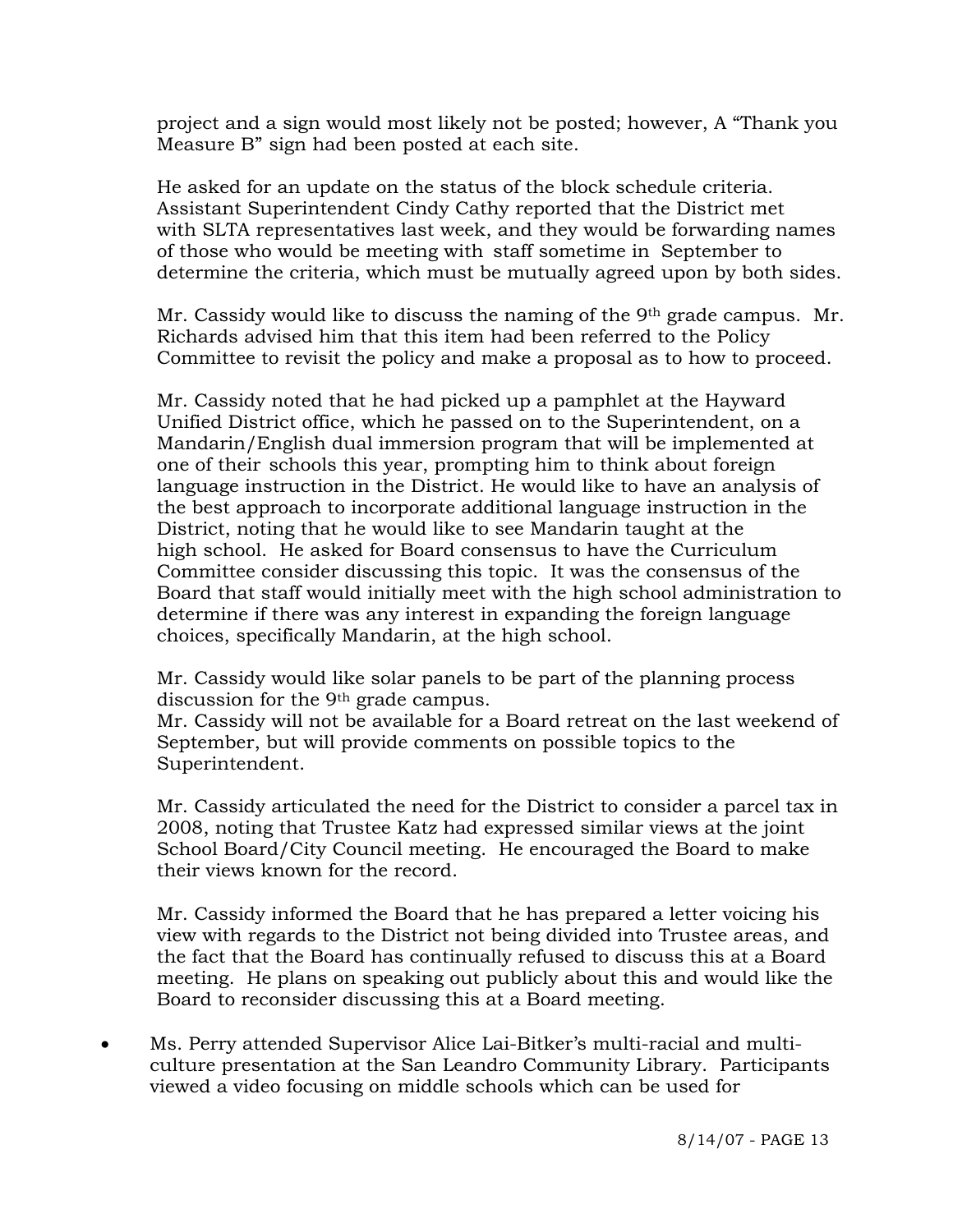discussions during multicultural week. She felt that it might be a great tool for the District's equity work.

 Ms. Perry was one of the few selected board members throughout California to be invited to attend a presentation in San Francisco by George Baum and Company, who completed an extensive state-wide survey around voter attitudes, noting CSBA has had some concern regarding failures of school bonds at the June 2006 and November elections, particularly in districts that had been successful prior to that time. When the Board begins discussing a future parcel tax, and bonds etc, she will bring the information that she received.

 Ms. Perry applauded Garfield Elementary School on their Back to School night, noting that the Measure B sign was prominently posted on the building.

 Mrs. Cutter hoped that as the discussions begin regarding the Bancroft Field opening, consideration would be made to have the event pay special tribute to Bob Williams, who was a champion of students and the District's athletic programs. She asked and received consensus from the Board.

 Ms. Cutter noted that as the discussions continue with regards to equity issues, and attendance at Washington Elementary School, she would like an analysis of District-wide space capacity for possible portable placement at all sites referred to the Facilities Committee. She asked an received consensus from the Board.

She also would like to confirm a date for the Board retreat.

• Mr. Katz echoed the environmental concerns raised by Ms. Mack-Rose under public comment, adding that he would support anything the District does towards improving the environment such as switching from Styrofoam to paper products, and implementing District-wide food scrapping as a way of reducing the amount waste being sent to the land fill.

 Mr. Katz felt that the District needs to be clearer with regards to communication sent to parents, referring to information he received from McKinley Elementary School regarding the uniform policy, as well as residency verification forms. He said that there was not any explanatory material included and it left him confused as to whether or not he needed to do anything further. He also noted that there was no valid return address on the envelope, just "San Leandro Unified School District, San Leandro, CA," making it impossible to have returned communication investigated further, if needed.

 Mr. Katz commented that while reducing the achievement gap is a huge District accomplishment, he would like see more focus on raising the overall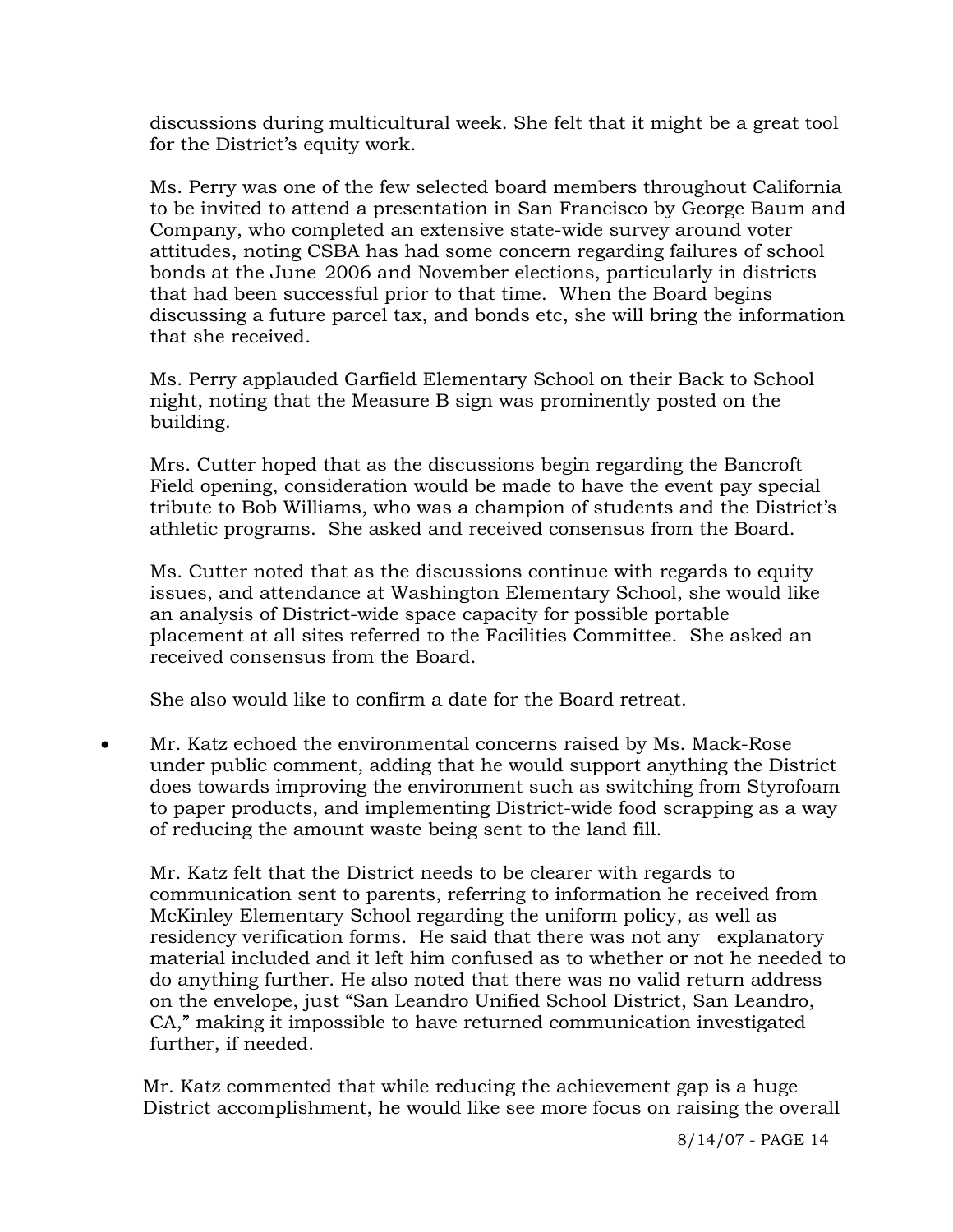academic achievement in the schools, and is frustrated that there are no clear answers on how to achieve this. He suggested that the District determine the most useful ways to encourage teachers to be more effective in teaching our students.

• Mrs. Hague shared that as the District and Board continue their discussions regarding healthy choices for students, consideration be made into looking at a policy (if one is not already in place) that clarifies what will or will not be sold as fundraisers, noting that cookie dough and candy appear to be two items that students are currently selling.

 Ms. Hague asked for an update on the number of District positions that have still not been filled and if there are any major issues still pending. Assistance Superintendent of Human Resources Byron Issac said that while the District was down to only four vacancies, there has been an increase in resignations, raising the number of vacancies to approximately ten District wide.

 In response to Ms. Hague's interest in the focus of staff development for this year, Superintendent Lim reported that the District would be entering into its fifth year of equity work, with the District kicking it off on August 27, and guest speaker Dr. Sharroky Hollie presenting on Oct. 22 and March 31. She noted that this year, the format would be different than in previous years in that the District would be convening up to forty-five teachers (3-5 at each site) for an "Equity for Training of Trainers" (ETOT) model, where participants would be trained on equity, race, and EL instruction. Details are still being worked out. The first session will be on September 24 with Glenn Singleton.

 Ms. Hague reminded the Board that this was the first year of implementation of the state mandated 9<sup>th</sup> grade P.E. testing whereby 9<sup>th</sup> grade students are tested, and if they pass, they are required to take only to two classes of P.E. to graduate. However, if they do not pass, students will be required to take additional PE units throughout high school. She stressed the need to clearly communicate the requirements to both parents and students, and "drive home" the importance of that testing, so that students are not scrambling throughout their high school years to meet that graduation requirement. The Superintendent noted the dilemma facing Districts, since, at this point, the state has yet to determine what is considered passing. However, Assistant Superintendent Cindy Cathey shared that the master scheduled has been revised so that all of the 9<sup>th</sup> grade students are taking P.E. at the appropriate time.

At 9:35 p.m. the Board recessed into closed session to continue discussions regarding real property negotiations.

The Board returned to open session at 9:47 p.m. with no action taken.